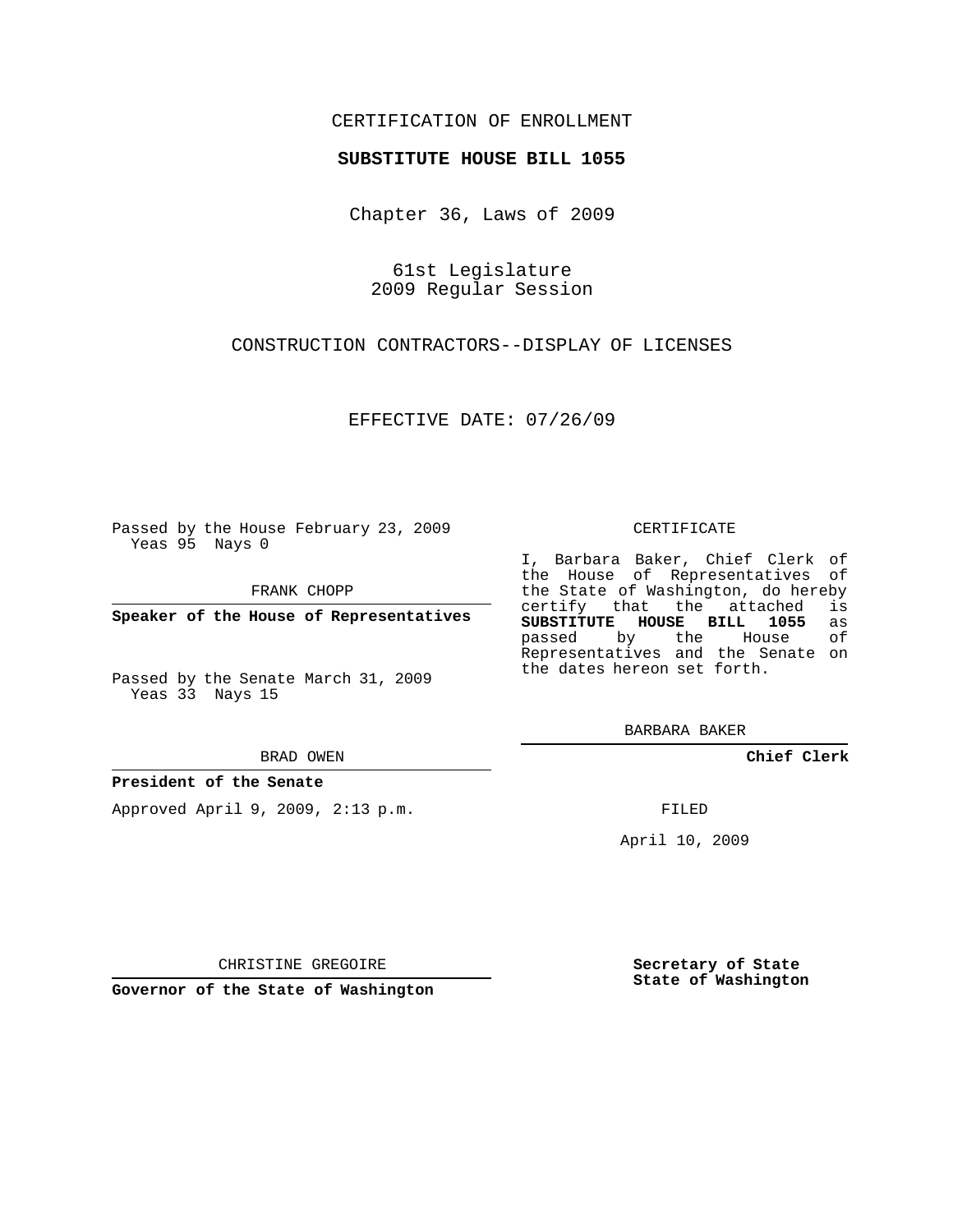# **SUBSTITUTE HOUSE BILL 1055** \_\_\_\_\_\_\_\_\_\_\_\_\_\_\_\_\_\_\_\_\_\_\_\_\_\_\_\_\_\_\_\_\_\_\_\_\_\_\_\_\_\_\_\_\_

\_\_\_\_\_\_\_\_\_\_\_\_\_\_\_\_\_\_\_\_\_\_\_\_\_\_\_\_\_\_\_\_\_\_\_\_\_\_\_\_\_\_\_\_\_

Passed Legislature - 2009 Regular Session

# **State of Washington 61st Legislature 2009 Regular Session**

**By** House Commerce & Labor (originally sponsored by Representatives Moeller, Williams, Conway, Wood, and Simpson)

READ FIRST TIME 02/17/09.

 AN ACT Relating to requiring workers to have licenses, certificates, or permits in their possession when performing work in certain construction trades; amending RCW 18.106.020, 18.106.070, 18.106.090, 18.106.170, 19.28.271, 19.28.211, 19.28.231, 70.87.230, and 70.87.250; reenacting and amending RCW 19.28.161; and creating a new section.

BE IT ENACTED BY THE LEGISLATURE OF THE STATE OF WASHINGTON:

 NEW SECTION. **Sec. 1.** (1) The legislature finds that dishonest construction contractors sometimes hire workers without proper licenses, certificates, permits, and endorsements to do electrical, plumbing, and conveyance work. This practice gives these contractors an unfair competitive advantage and leaves workers and customers vulnerable.

 (2) The legislature intends that electricians, plumbers, and conveyance workers be required to have their licenses, certificates, permits, and endorsements and photo identification in their possession while working. The legislature further intends that the department of labor and industries be authorized to require electricians, plumbers, and conveyance workers to wear and visibly display their licenses,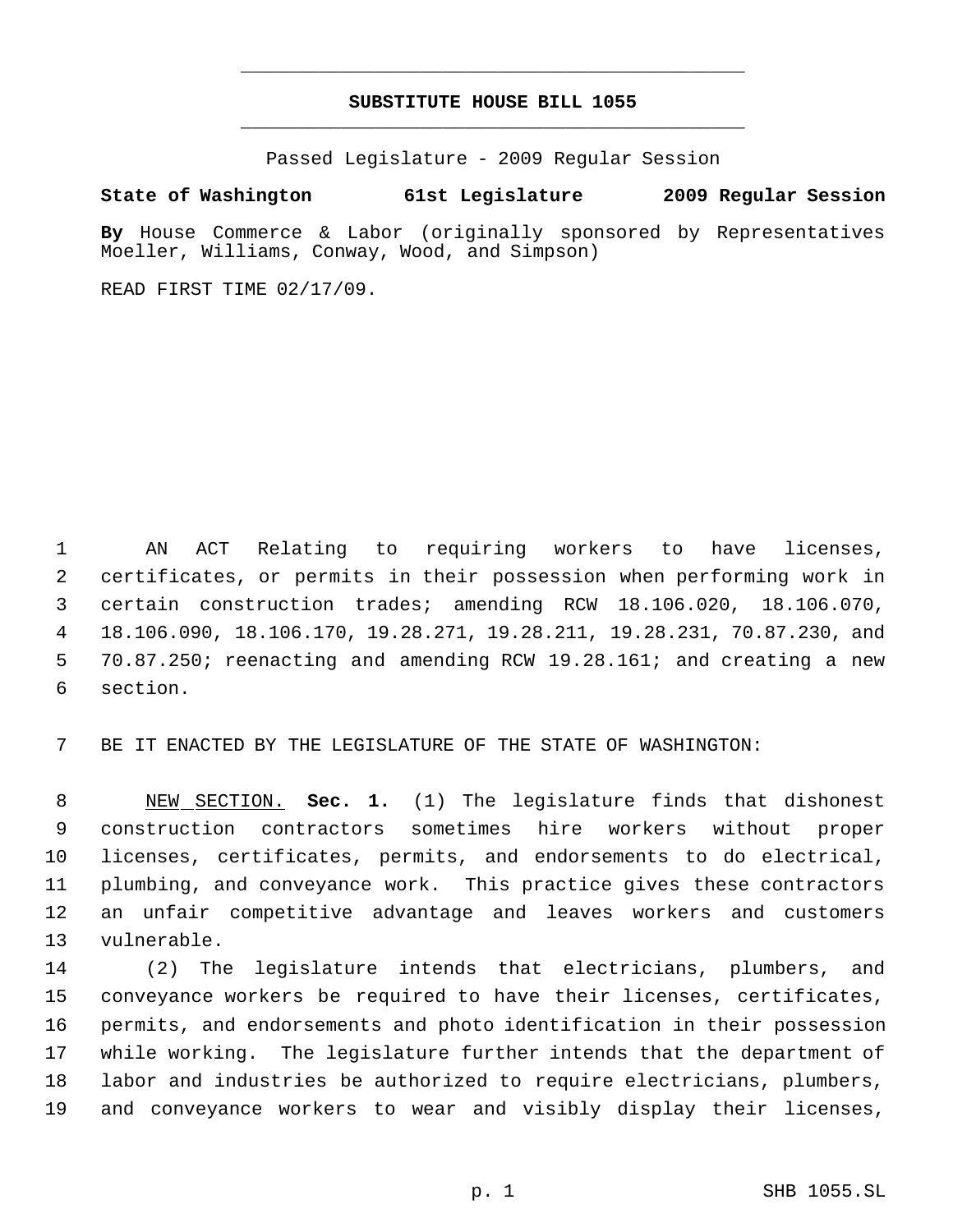certificates, permits, and endorsements while working, and to include photo identification on these documents. These requirements will help address the problems of the underground economy in the construction industry, level the playing field for honest contractors, and protect workers and consumers.

 **Sec. 2.** RCW 18.106.020 and 2006 c 185 s 11 are each amended to read as follows:

 (1) No person may engage in or offer to engage in the trade of plumbing without having a journeyman certificate, specialty 10 certificate, temporary permit, or trainee certificate and photo 11 identification in his or her possession. The department may establish 12 by rule a requirement that the person also wear and visibly display his or her certificate or permit. A trainee must be supervised by a person who has a journeyman certificate, specialty certificate, or temporary permit, as specified in RCW 18.106.070. No contractor may employ a person to engage in or offer to engage in the trade of plumbing unless the person employed has a journeyman certificate, specialty certificate, temporary permit, or trainee certificate. This section does not apply to a contractor who is contracting for work on his or her own residence. Until July 1, 2007, the department shall issue a written warning to any specialty plumber defined by RCW 18.106.010(10)(c) not having a valid plumber certification. The warning will state that the individual must apply for a plumber training certificate or be qualified for and apply for plumber certification under the requirements in RCW 18.106.040 within thirty calendar days of the warning. Only one warning will be issued to any individual. If the individual fails to comply with this section, the department shall issue a penalty or penalties as authorized by this chapter.

 (2) No person may engage in or offer to engage in medical gas piping installation without having a certificate of competency as a 32 journeyman plumber and a medical gas piping installer endorsement and 33 photo identification in his or her possession. The department may establish by rule a requirement that the person also wear and visibly display his or her endorsement. A trainee may engage in medical gas piping installation if he or she has a training certificate and is supervised by a person with a medical gas piping installer endorsement.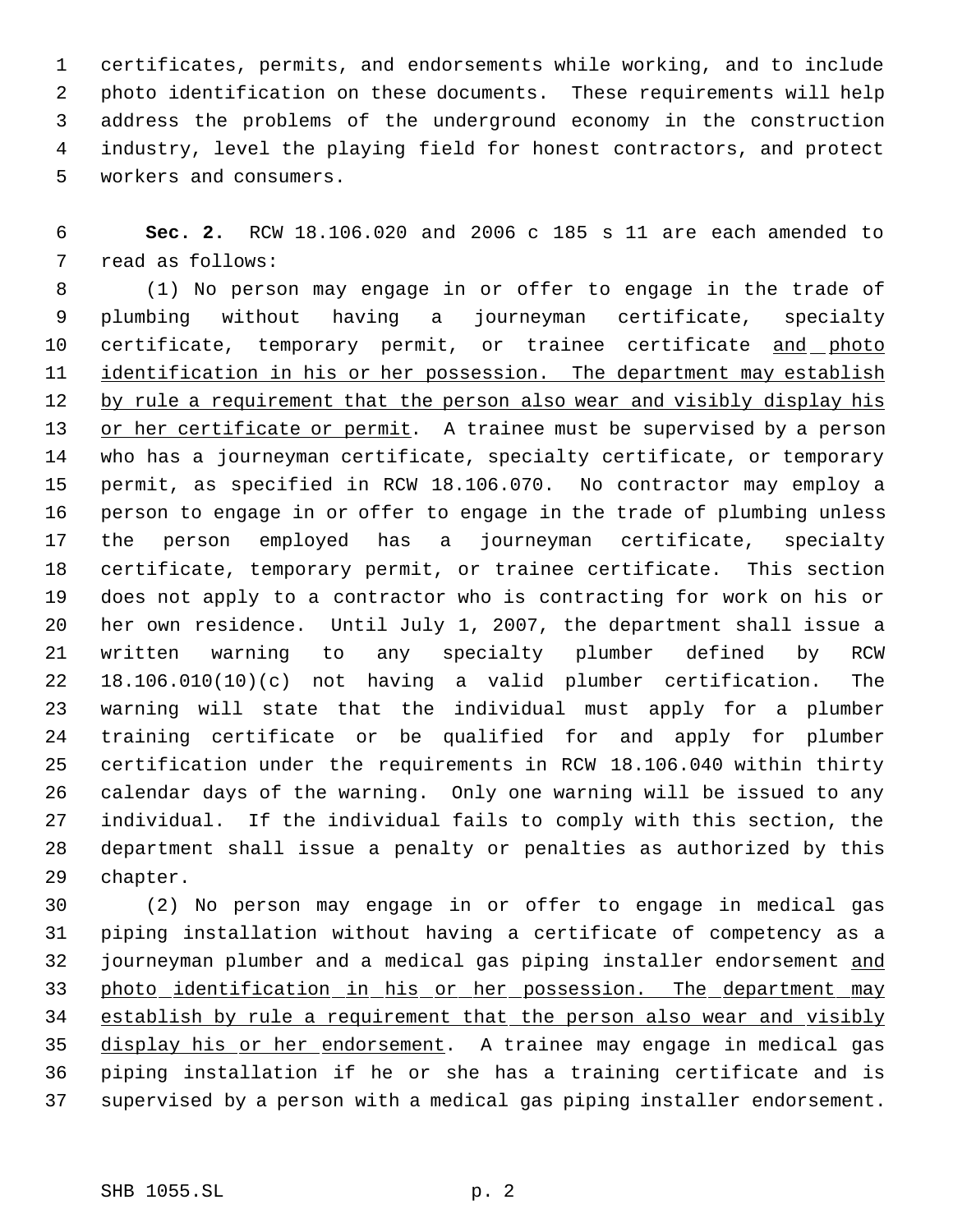No contractor may employ a person to engage in or offer to engage in medical gas piping installation unless the person employed has a certificate of competency as a journeyman plumber and a medical gas piping installer endorsement.

 (3) No contractor may advertise, offer to do work, submit a bid, or perform any work under this chapter without being registered as a contractor under chapter 18.27 RCW.

 (4) Violation of this section is an infraction. Each day in which a person engages in the trade of plumbing in violation of this section or employs a person in violation of this section is a separate infraction. Each worksite at which a person engages in the trade of plumbing in violation of this section or at which a person is employed in violation of this section is a separate infraction.

 (5) Notices of infractions for violations of this section may be issued to:

 (a) The person engaging in or offering to engage in the trade of plumbing in violation of this section;

(b) The contractor in violation of this section; and

 (c) The contractor's employee who authorized the work assignment of the person employed in violation of this section.

 **Sec. 3.** RCW 18.106.070 and 2006 c 185 s 10 are each amended to read as follows:

 (1) The department shall issue a certificate of competency to all applicants who have passed the examination and have paid the fee for 25 the certificate. The certificate may include a photograph of the 26 holder. The certificate shall bear the date of issuance, and shall expire on the birthdate of the holder immediately following the date of issuance. The certificate shall be renewable every other year, upon application, on or before the birthdate of the holder, except for specialty plumbers defined by RCW 18.106.010(10)(c) who also have an electrical certification issued jointly as provided by RCW 18.106.050(3) in which case their certificate shall be renewable every three years on or before the birthdate of the holder. The department shall renew a certificate of competency if the applicant: (a) Pays the renewal fee assessed by the department; and (b) during the past two years has completed sixteen hours of continuing education approved by the department with the advice of the advisory board, including four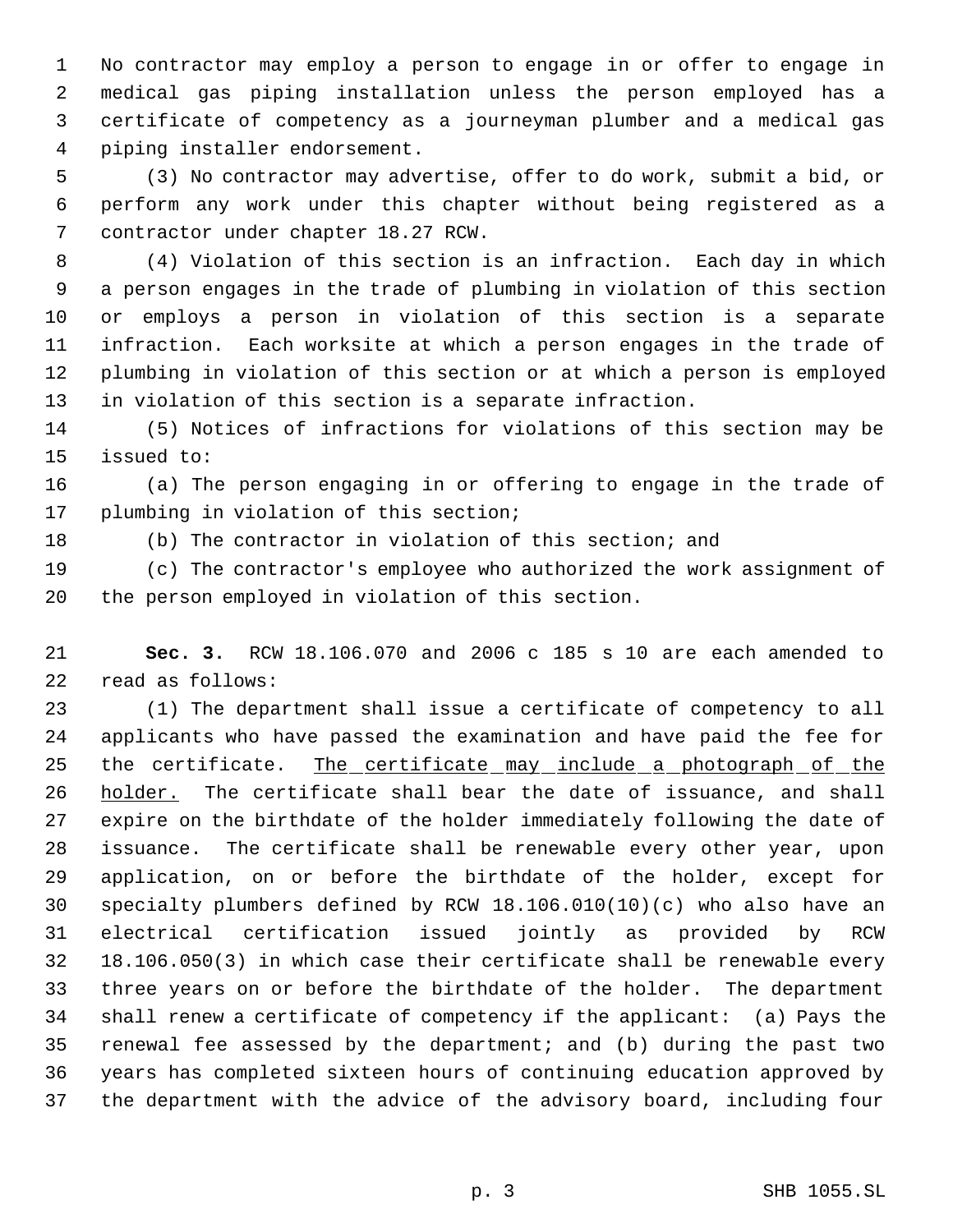hours related to electrical safety. For holders of the specialty plumber certificate under RCW 18.106.010(10)(c), the continuing education may comprise both electrical and plumbing education with a minimum of twelve of the required twenty-four hours of continuing education in plumbing. If a person fails to renew the certificate by the renewal date, he or she must pay a doubled fee. If the person does not renew the certificate within ninety days of the renewal date, he or she must retake the examination and pay the examination fee.

 The journeyman plumber and specialty plumber certificates of competency, the medical gas piping installer endorsement, and the temporary permit provided for in this chapter grant the holder the right to engage in the work of plumbing as a journeyman plumber, specialty plumber, or medical gas piping installer, in accordance with their provisions throughout the state and within any of its political subdivisions on any job or any employment without additional proof of competency or any other license or permit or fee to engage in the work. This section does not preclude employees from adhering to a union security clause in any employment where such a requirement exists.

 (2) A person who is indentured in an apprenticeship program approved under chapter 49.04 RCW for the plumbing construction trade or who is learning the plumbing construction trade may work in the plumbing construction trade if supervised by a certified journeyman plumber or a certified specialty plumber in that plumber's specialty. All apprentices and individuals learning the plumbing construction trade shall obtain a plumbing training certificate from the department. The certificate shall authorize the holder to learn the plumbing construction trade while under the direct supervision of a journeyman 28 plumber or a specialty plumber working in his or her specialty. The 29 certificate may include a photograph of the holder. The holder of the plumbing training certificate shall renew the certificate annually. At the time of renewal, the holder shall provide the department with an accurate list of the holder's employers in the plumbing construction industry for the previous year and the number of hours worked for each employer. An annual fee shall be charged for the issuance or renewal of the certificate. The department shall set the fee by rule. The fee shall cover but not exceed the cost of administering and enforcing the trainee certification and supervision requirements of this chapter. ((Apprentices and individuals learning the plumbing construction trade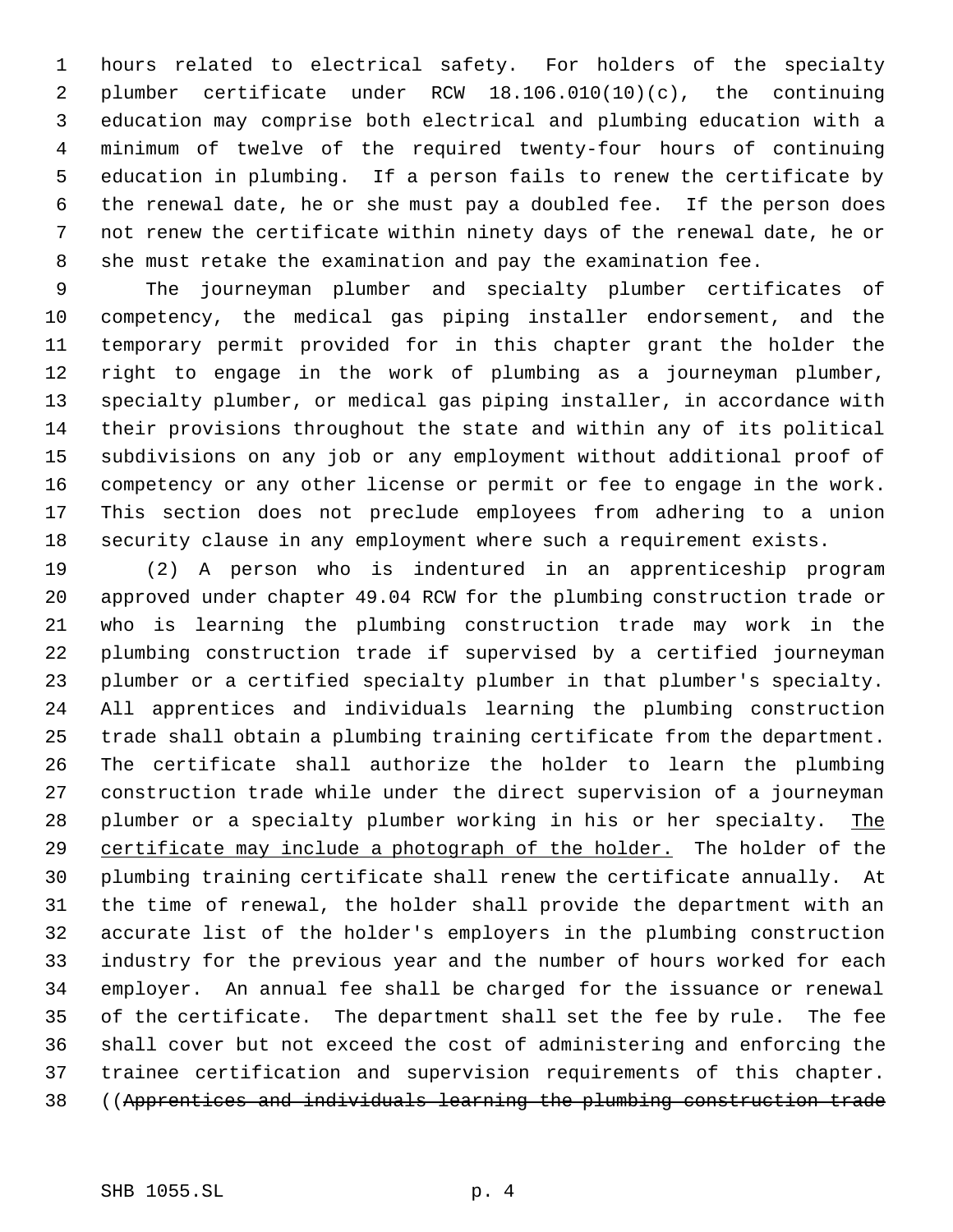shall have their plumbing training certificates in their possession at 2 all-times that they are performing plumbing work. They shall show their certificates to an authorized representative of the department at 4 the representative's request.))

 (3) Any person who has been issued a plumbing training certificate under this chapter may work if that person is under supervision. Supervision shall consist of a person being on the same job site and under the control of either a journeyman plumber or an appropriate specialty plumber who has an applicable certificate of competency issued under this chapter. Either a journeyman plumber or an appropriate specialty plumber shall be on the same job site as the noncertified individual for a minimum of seventy-five percent of each working day unless otherwise provided in this chapter. The ratio of noncertified individuals to certified journeymen or specialty plumbers working on a job site shall be: (a) Not more than two noncertified plumbers working on any one job site for every certified specialty 17 plumber or journeyman plumber working as a specialty plumber; and (b) not more than one noncertified plumber working on any one job site for every certified journeyman plumber working as a journeyman plumber.

 An individual who has a current training certificate and who has successfully completed or is currently enrolled in an approved apprenticeship program or in a technical school program in the plumbing construction trade in a school approved by the workforce training and education coordinating board, may work without direct on-site supervision during the last six months of meeting the practical experience requirements of this chapter.

 (4) An individual who has a current training certificate and who has successfully completed or is currently enrolled in a medical gas piping installer training course approved by the department may work on medical gas piping systems if the individual is under the direct supervision of a certified medical gas piping installer who holds a medical gas piping installer endorsement one hundred percent of a working day on a one-to-one ratio.

 (5) The training to become a certified plumber must include not less than sixteen hours of classroom training established by the director with the advice of the advisory board. The classroom training must include, but not be limited to, electrical wiring safety,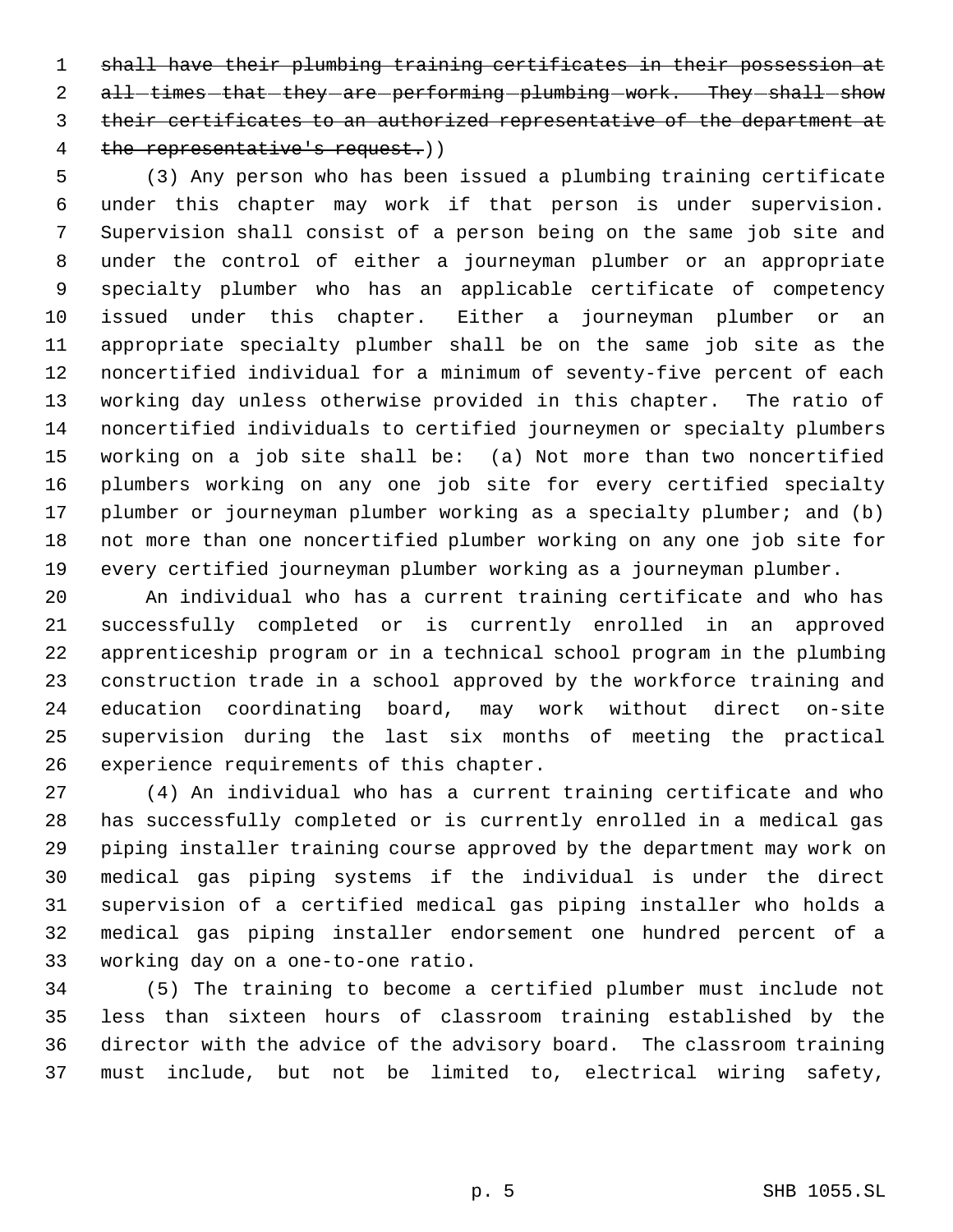grounding, bonding, and other related items plumbers need to know to work under RCW 19.28.091.

 (6) All persons who are certified plumbers before January 1, 2003, are deemed to have received the classroom training required in subsection (5) of this section.

 **Sec. 4.** RCW 18.106.090 and 1985 c 7 s 78 are each amended to read as follows:

 The department is authorized to grant and issue temporary permits in lieu of certificates of competency whenever a plumber coming into the state of Washington from another state requests the department for a temporary permit to engage in the trade of plumbing as a journeyman plumber or as a specialty plumber during the period of time between filing of an application for a certificate as provided in RCW 18.106.030 as now or hereafter amended and taking the examination 15 provided for in RCW 18.106.050((: PROVIDED, That)). The temporary 16 permit may include a photograph of the plumber. No temporary permit shall be issued to:

 (1) Any person who has failed to pass the examination for a certificate of competency;

 (2) Any applicant under this section who has not furnished the department with such evidence required under RCW 18.106.030;

(3) To any apprentice plumber.

 **Sec. 5.** RCW 18.106.170 and 1983 c 124 s 6 are each amended to read as follows:

 An authorized representative of the department may investigate alleged or apparent violations of this chapter. An authorized representative of the department upon presentation of credentials may inspect sites at which a person is doing plumbing work for the purpose of determining whether that person has a certificate or permit issued 30 by the department in accordance with this chapter (( $or$  is supervised by 31 a person who has such a certificate or permit)). Upon request of the authorized representative of the department, a person doing plumbing 33 work shall produce ((evidence-that-the-person-has-a)) his or her 34 certificate or permit ((issued-by-the-department-in-accordance-with this chapter or is supervised by a person who has such a certificate or 36 permit)) and photo identification.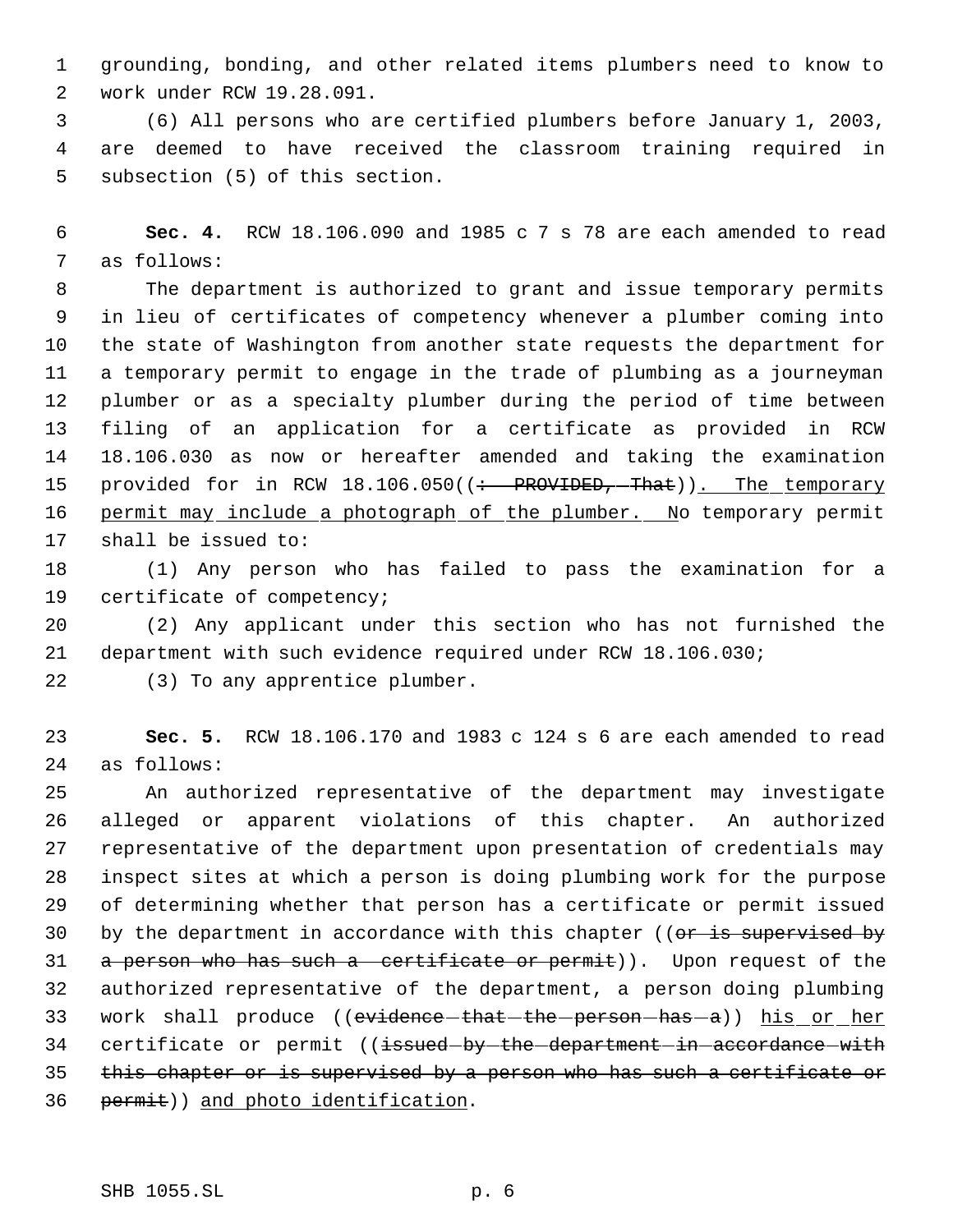**Sec. 6.** RCW 19.28.271 and 2001 c 211 s 20 are each amended to read as follows:

 (1) It is unlawful for any person, firm, partnership, corporation, or other entity to employ an individual for purposes of RCW 19.28.161 5 through 19.28.271 who has not been issued a certificate of competency, a temporary permit, or a training certificate. It is unlawful for any individual to engage in the electrical construction trade or to maintain or install any electrical equipment or conductors without 9 having in his or her possession a certificate of competency<sub>1</sub> a 10 temporary permit, or a training certificate under RCW 19.28.161 through 11 19.28.271, and photo identification. The department may establish by 12 rule a requirement that the individual also wear and visibly display 13 his or her certificate or permit.

 (2) Any person, firm, partnership, corporation, or other entity found in violation of RCW 19.28.161 through 19.28.271 shall be assessed a penalty of not less than fifty dollars or more than five hundred dollars. The department shall set by rule a schedule of penalties for violating RCW 19.28.161 through 19.28.271. An appeal may be made to the board as is provided in RCW 19.28.131. The appeal shall be filed within twenty days after the notice of the penalty is given to the assessed party by certified mail, return receipt requested, sent to the last known address of the assessed party and shall be made by filing a written notice of appeal with the department. Any equipment maintained or installed by any person who does not possess a certificate of competency under RCW 19.28.161 through 19.28.271 shall not receive an electrical work permit and electrical service shall not be connected or maintained to operate the equipment. Each day that a person, firm, partnership, corporation, or other entity violates RCW 19.28.161 through 19.28.271 is a separate violation.

 $((+2))$   $(3)$  A civil penalty shall be collected in a civil action brought by the attorney general in the county wherein the alleged violation arose at the request of the department if any of RCW 19.28.161 through 19.28.271 or any rules adopted under RCW 19.28.161 through 19.28.271 are violated.

 **Sec. 7.** RCW 19.28.161 and 2006 c 224 s 2 and 2006 c 185 s 6 are each reenacted and amended to read as follows:

(1) No person may engage in the electrical construction trade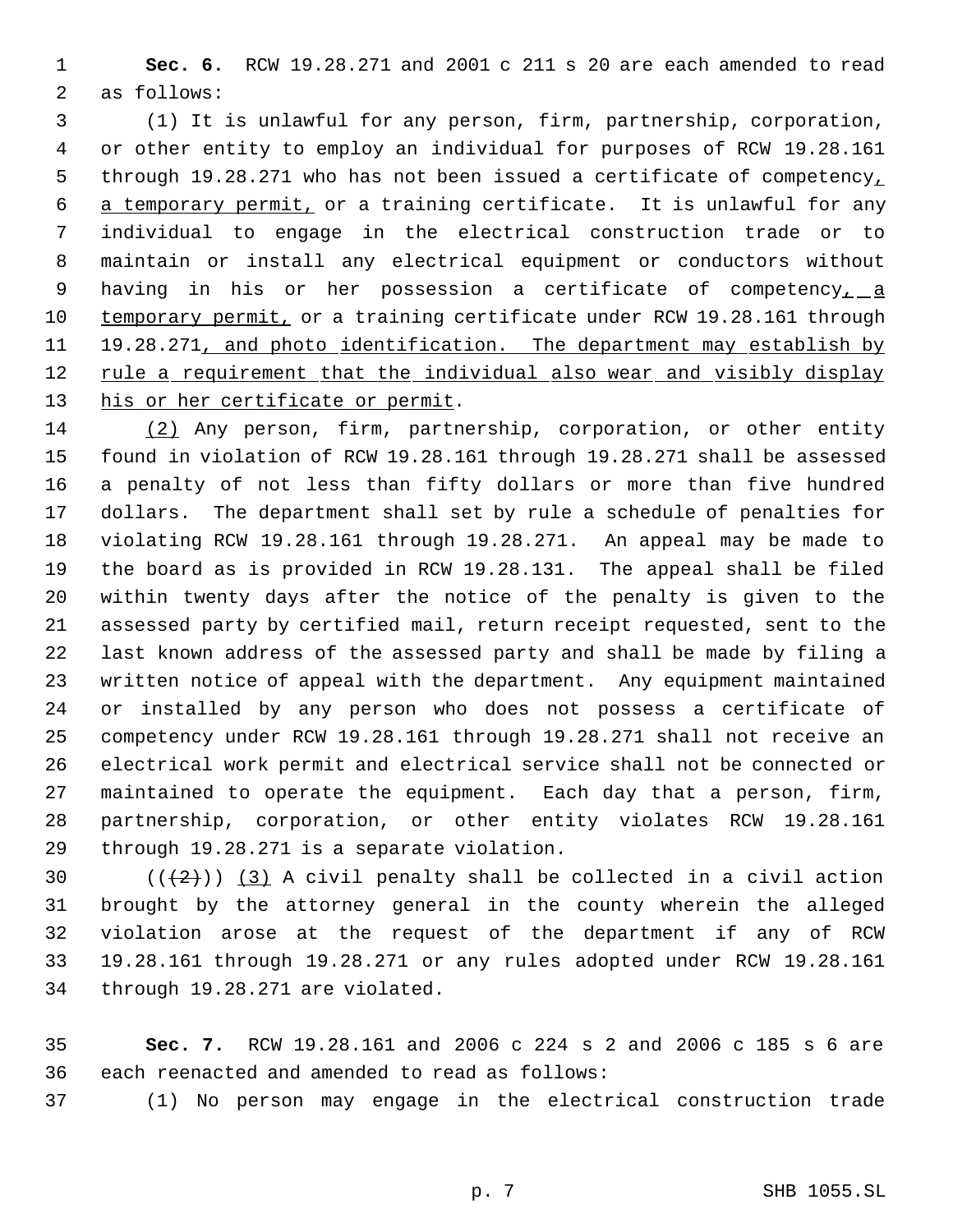without having a valid master journeyman electrician certificate of competency, journeyman electrician certificate of competency, master specialty electrician certificate of competency, or specialty electrician certificate of competency issued by the department in accordance with this chapter. Electrician certificate of competency specialties include, but are not limited to: Residential, pump and irrigation, limited energy system, signs, nonresidential maintenance, restricted nonresidential maintenance, and appliance repair. Until July 1, 2007, the department of labor and industries shall issue a written warning to any specialty pump and irrigation or domestic pump electrician not having a valid electrician certification. The warning will state that the individual must apply for an electrical training certificate or be qualified for and apply for electrician certification under the requirements in RCW 19.28.191(1)(g) within thirty calendar days of the warning. Only one warning will be issued to any individual. If the individual fails to comply with this section, the department shall issue a penalty as defined in RCW 19.28.271 to the individual.

 (2) A person who is indentured in an apprenticeship program approved under chapter 49.04 RCW for the electrical construction trade or who is learning the electrical construction trade may work in the electrical construction trade if supervised by a certified master journeyman electrician, journeyman electrician, master specialty electrician in that electrician's specialty, or specialty electrician in that electrician's specialty. All apprentices and individuals learning the electrical construction trade shall obtain an electrical training certificate from the department. The certificate shall authorize the holder to learn the electrical construction trade while under the direct supervision of a master journeyman electrician, journeyman electrician, master specialty electrician working in that electrician's specialty, or specialty electrician working in that 32 electrician's specialty. The certificate may include a photograph of 33 the holder. The holder of the electrical training certificate shall renew the certificate biennially. At the time of renewal, the holder shall provide the department with an accurate list of the holder's employers in the electrical construction industry for the previous biennial period and the number of hours worked for each employer, and proof of sixteen hours of approved classroom electrical continuing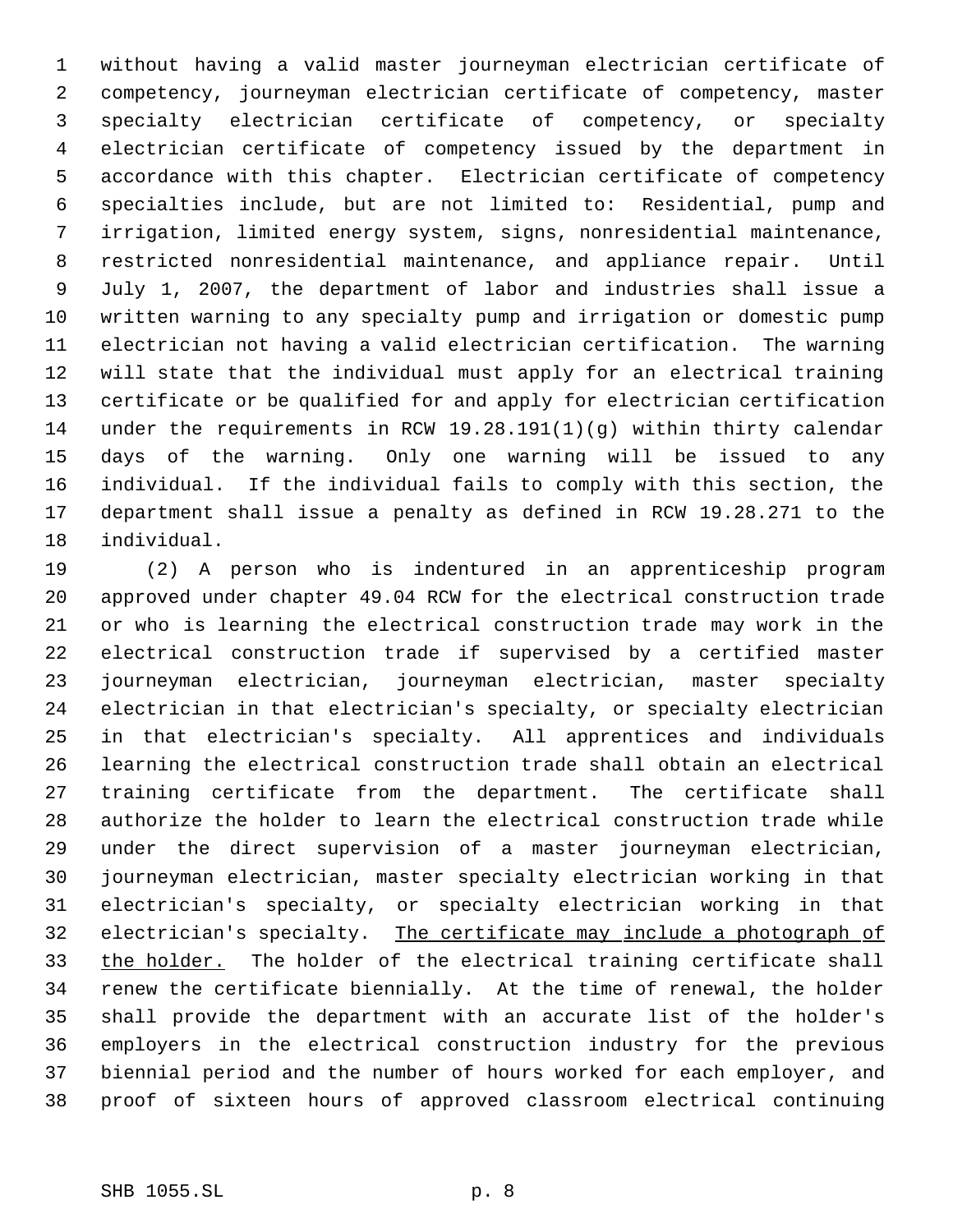education courses covering this chapter, the national electrical code, or electrical theory, or the equivalent electrical training courses taken as part of an approved apprenticeship program under chapter 49.04 RCW or an approved electrical training program under RCW 19.28.191(1)(h). This education requirement is effective July 1, 2007. A biennial fee shall be charged for the issuance or renewal of the certificate. The department shall set the fee by rule. The fee shall cover but not exceed the cost of administering and enforcing the trainee certification and supervision requirements of this chapter. Apprentices and individuals learning the electrical construction trade shall have their electrical training certificates in their possession at all times that they are performing electrical work. They shall show their certificates to an authorized representative of the department at the representative's request.

 (3) Any person who has been issued an electrical training certificate under this chapter may work if that person is under supervision. Supervision shall consist of a person being on the same job site and under the control of either a certified master journeyman electrician, journeyman electrician, master specialty electrician working in that electrician's specialty, or specialty electrician working in that electrician's specialty. Either a certified master journeyman electrician, journeyman electrician, master specialty electrician working in that electrician's specialty, or specialty electrician working in that electrician's specialty shall be on the same job site as the noncertified individual for a minimum of seventy- five percent of each working day unless otherwise provided in this chapter.

 (4) The ratio of noncertified individuals to certified master journeymen electricians, journeymen electricians, master specialty electricians, or specialty electricians on any one job site is as follows:

 (a) When working as a specialty electrician, not more than two noncertified individuals for every certified master specialty electrician working in that electrician's specialty, specialty electrician working in that electrician's specialty, master journeyman electrician, or journeyman electrician, except that the ratio requirements are one certified master specialty electrician working in that electrician's specialty, specialty electrician working in that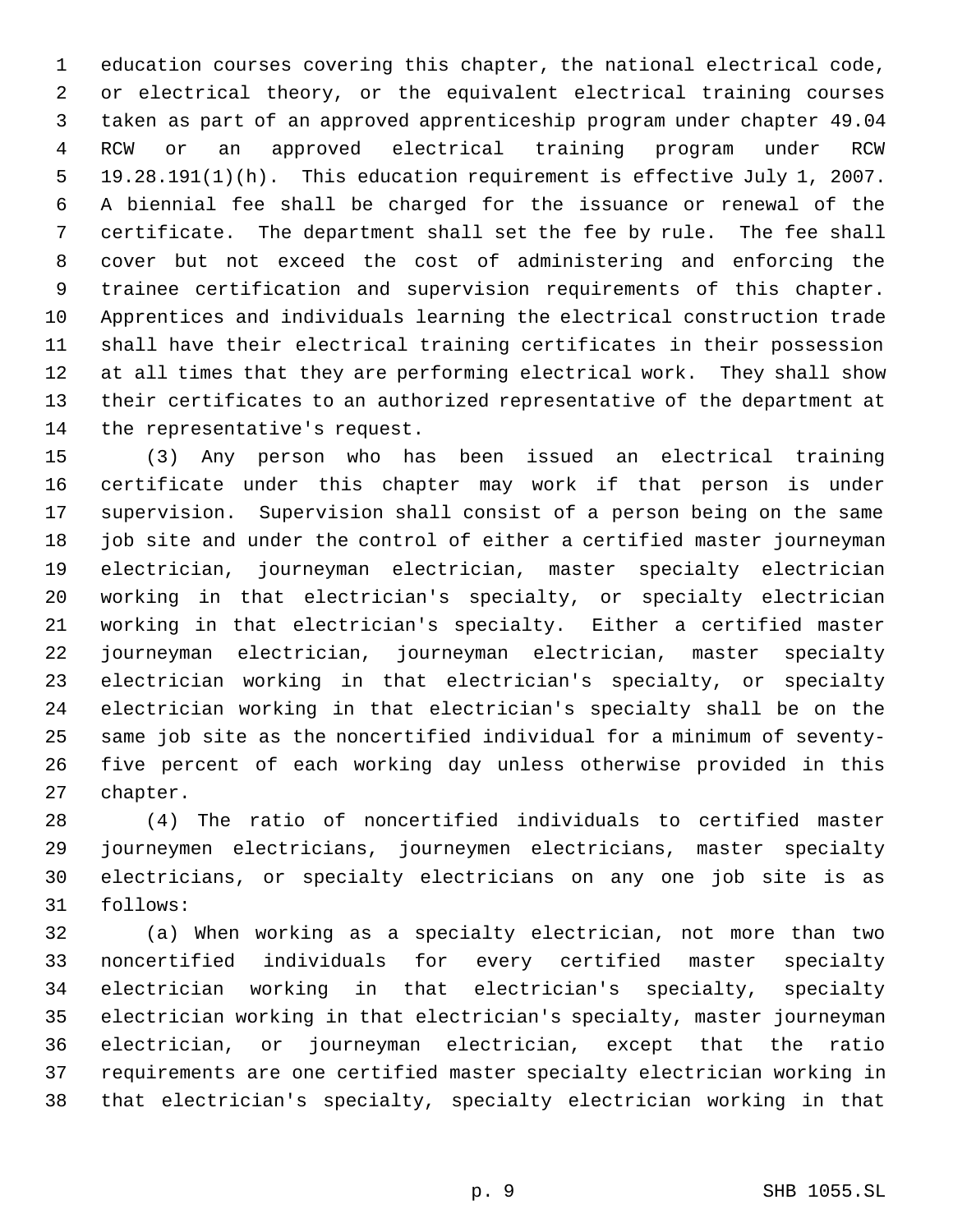electrician's specialty, master journeyman electrician, or journeyman electrician working as a specialty electrician to no more than four students enrolled in and working as part of an electrical construction program at public community or technical colleges, or not-for-profit nationally accredited trade or technical schools licensed by the workforce training and education coordinating board under chapter 28C.10 RCW. In meeting the ratio requirements for students enrolled in an electrical construction program at a trade school, a trade school 9 may receive input and advice from the electrical board; and

 (b) When working as a journeyman electrician, not more than one noncertified individual for every certified master journeyman electrician or journeyman electrician, except that the ratio requirements shall be one certified master journeyman electrician or journeyman electrician to no more than four students enrolled in and working as part of an electrical construction program at public community or technical colleges, or not-for-profit nationally accredited trade or technical schools licensed by the workforce training and education coordinating board under chapter 28C.10 RCW. In meeting the ratio requirements for students enrolled in an electrical construction program at a trade school, a trade school may receive input and advice from the electrical board.

 An individual who has a current training certificate and who has successfully completed or is currently enrolled in an approved apprenticeship program or in an electrical construction program at public community or technical colleges, or not-for-profit nationally accredited technical or trade schools licensed by the workforce training and education coordinating board under chapter 28C.10 RCW, may work without direct on-site supervision during the last six months of meeting the practical experience requirements of this chapter.

 (5) For the residential (as specified in WAC 296-46B-920(2)(a)), pump and irrigation (as specified in WAC 296-46B-920(2)(b)), sign (as specified in WAC 296-46B-920(2)(d)), limited energy (as specified in WAC 296-46B-920(2)(e)), nonresidential maintenance (as specified in WAC 296-46B-920(2)(g)), restricted nonresidential maintenance as determined by the department in rule, or other new nonresidential specialties, not including appliance repair, as determined by the department in rule, either a master journeyman electrician, journeyman electrician, master specialty electrician working in that electrician's specialty, or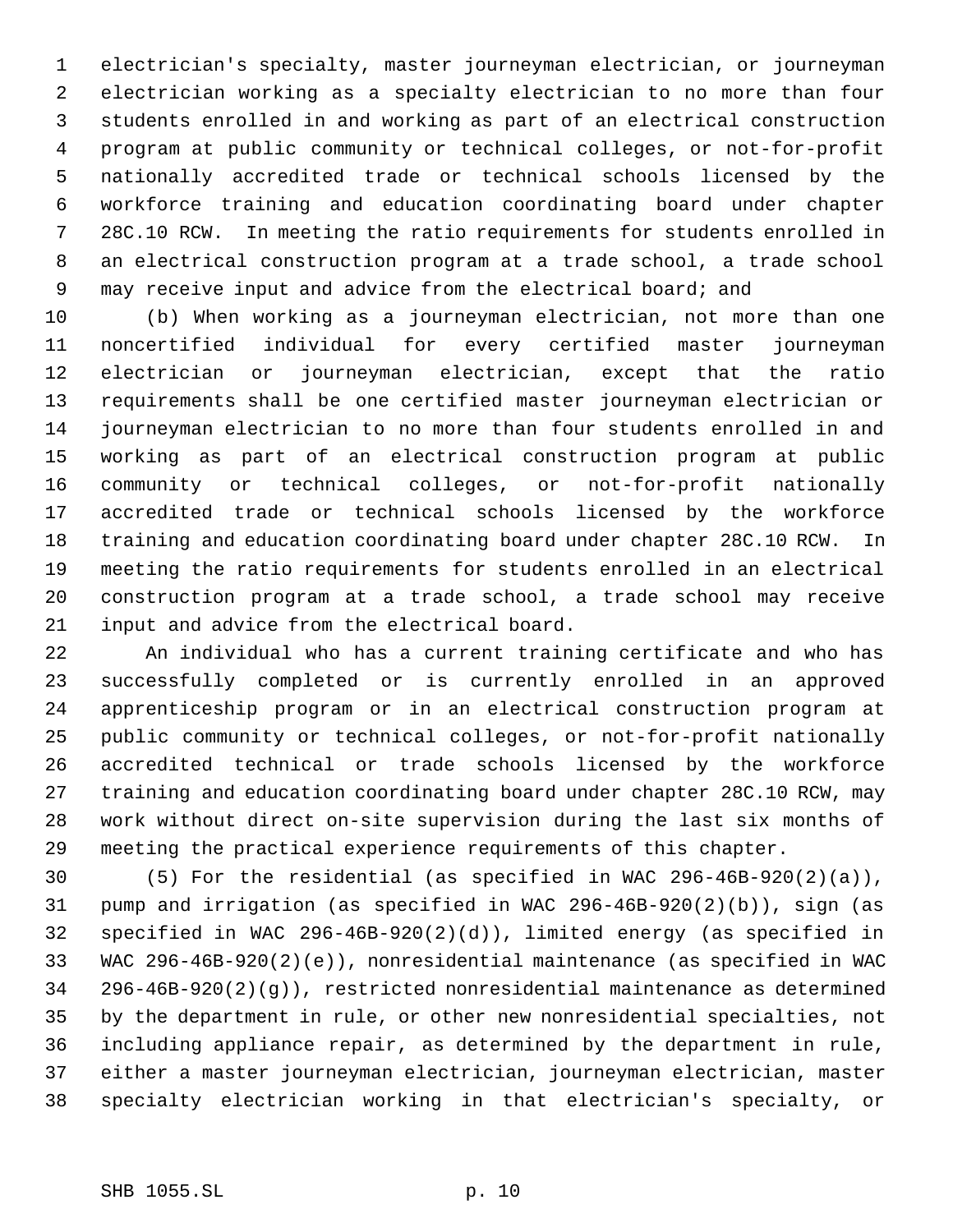specialty electrician working in that electrician's specialty must be on the same job site as the noncertified individual for a minimum of seventy-five percent of each working day. Other specialties must meet the requirements specified in RCW 19.28.191(1)(g)(ii). When the ratio of certified electricians to noncertified individuals on a job site is one certified electrician to three or four noncertified individuals, the certified electrician must:

 (a) Directly supervise and instruct the noncertified individuals and the certified electrician may not directly make or engage in an electrical installation; and

 (b) Be on the same job site as the noncertified individual for a minimum of one hundred percent of each working day.

 (6) The electrical contractor shall accurately verify and attest to the electrical trainee hours worked by electrical trainees on behalf of the electrical contractor.

 **Sec. 8.** RCW 19.28.211 and 2006 c 185 s 12 are each amended to read as follows:

 (1) The department shall issue a certificate of competency to all applicants who have passed the examination provided in RCW 19.28.201, and who have complied with RCW 19.28.161 through 19.28.271 and the 21 rules adopted under this chapter. The certificate may include a 22 photograph of the holder. The certificate shall bear the date of issuance, and shall expire on the holder's birthday. The certificate shall be renewed every three years, upon application, on or before the holder's birthdate. A fee shall be assessed for each certificate and for each annual renewal.

 (2) If the certificate holder demonstrates to the department that he or she has satisfactorily completed an annual eight-hour continuing education course, the certificate may be renewed without examination by appropriate application unless the certificate has been revoked, suspended, or not renewed within ninety days after the expiration date. For pump and irrigation or domestic pump specialty electricians, the continuing education course may combine both electrical and plumbing education provided that there is a minimum of four hours of electrical training in the course.

(a) The contents and requirements for satisfactory completion of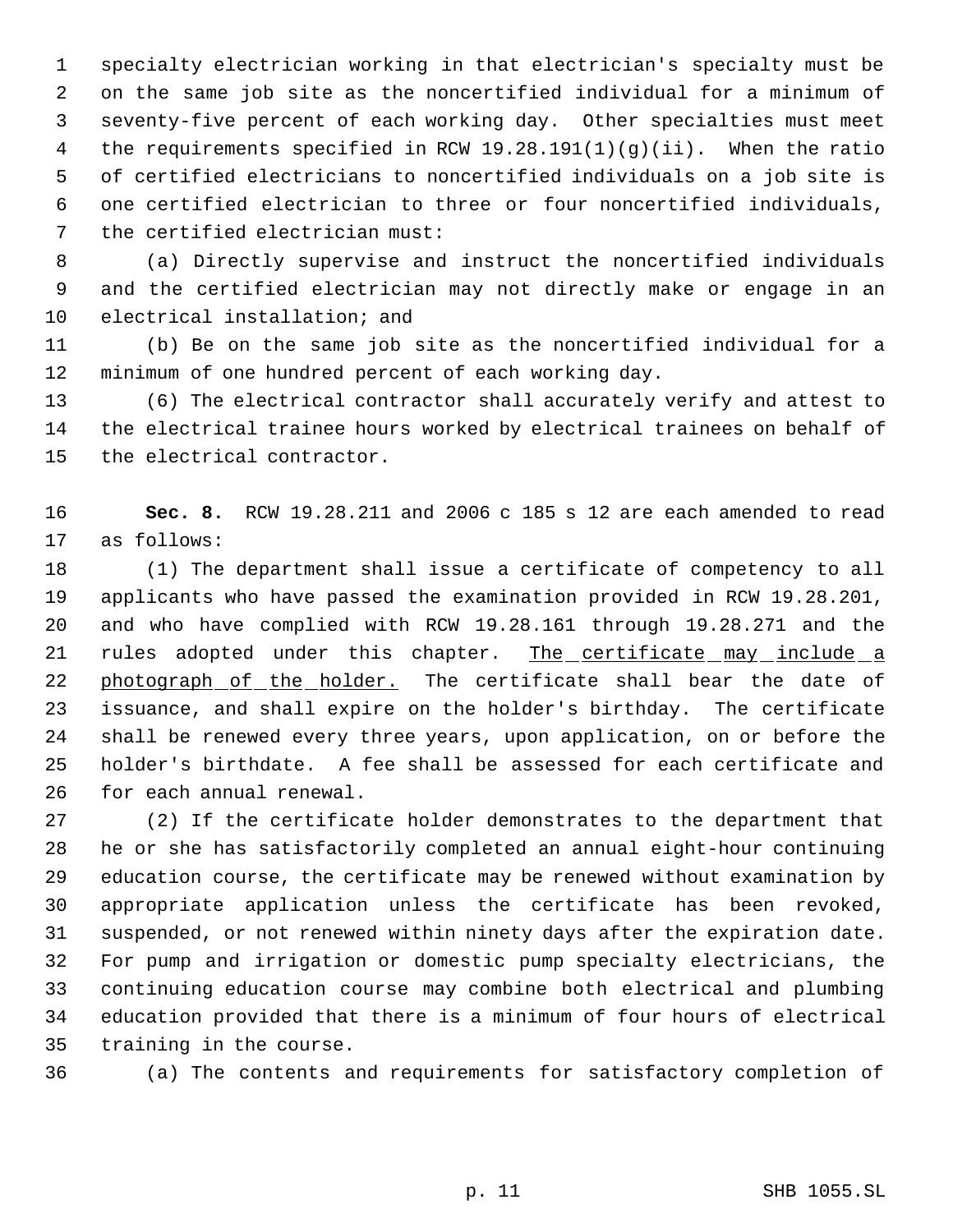the continuing education course shall be determined by the director and approved by the board.

 (b) The department shall accept proof of a certificate holder's satisfactory completion of a continuing education course offered in another state as meeting the requirements for maintaining a current Washington state certificate of competency if the department is satisfied the course is comparable in nature to that required in Washington state for maintaining a current certificate of competency.

 (3) If the certificate is not renewed before the expiration date, the individual shall pay twice the usual fee. The department shall set the fees by rule for issuance and renewal of a certificate of competency. The fees shall cover but not exceed the costs of issuing the certificates and of administering and enforcing the electrician certification requirements of this chapter.

 (4) The certificates of competency and temporary permits provided for in this chapter grant the holder the right to work in the electrical construction trade as a master electrician, journeyman electrician, or specialty electrician in accordance with their provisions throughout the state and within any of its political subdivisions without additional proof of competency or any other license, permit, or fee to engage in such work.

 **Sec. 9.** RCW 19.28.231 and 2001 c 211 s 16 are each amended to read as follows:

 The department is authorized to grant and issue temporary permits in lieu of certificates of competency whenever an electrician coming into the state of Washington from another state requests the department for a temporary permit to engage in the electrical construction trade as an electrician during the period of time between filing of an application for a certificate as provided in RCW 19.28.181 and the date the results of taking the examination provided for in RCW 19.28.201 are 31 furnished to the applicant. The temporary permit may include a 32 photograph of the holder. The department is authorized to enter into reciprocal agreements with other states providing for the acceptance of such states' journeyman and speciality electrician certificate of competency or its equivalent when such states requirements are equal to the standards set by this chapter. No temporary permit shall be issued to: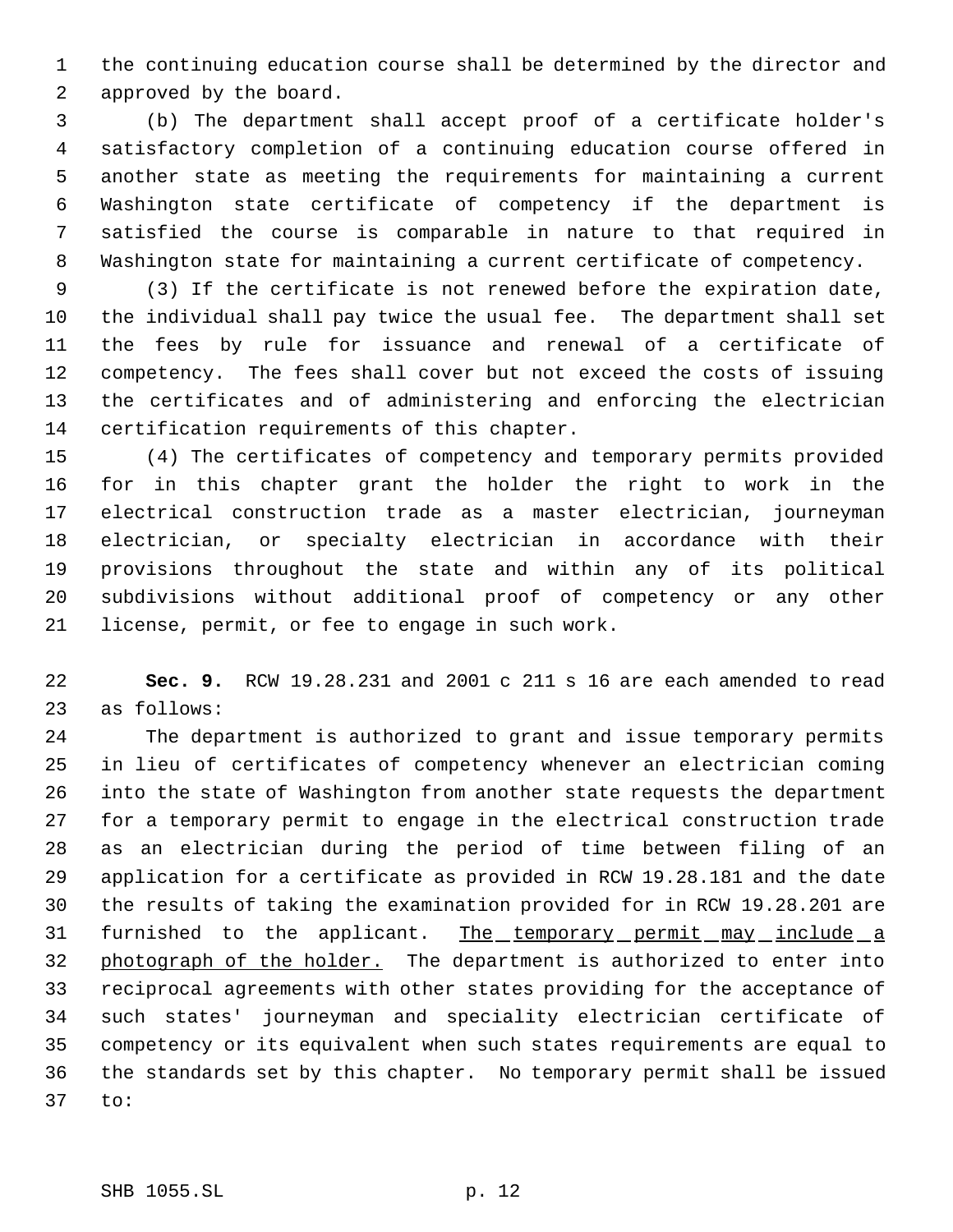(1) Any person who has failed to pass the examination for a certificate of competency, except that any person who has failed the examination for competency under this section shall be entitled to continue to work under a temporary permit for ninety days if the person is enrolled in a journeyman electrician refresher course and shows evidence to the department that he or she has not missed any classes. The person, after completing the journeyman electrician refresher course, shall be eligible to retake the examination for competency at the next scheduled time.

 (2) Any applicant under this section who has not furnished the department with such evidence required under RCW 19.28.181.

(3) To any apprentice electrician.

 **Sec. 10.** RCW 70.87.230 and 2003 c 143 s 1 are each amended to read as follows:

 (1) Except as provided in RCW 70.87.270, a person may not perform conveyance work within the state unless he or she is an elevator 17 mechanic who is regularly employed by and is working:  $((+1))$  (a) For an owner exempt from licensing requirements under RCW 70.87.270 and 19 performing maintenance;  $((+2))$  (b) for a public agency performing 20 maintenance; or  $((+3))$  (c) under the direct supervision of an elevator contractor. A person, firm, public agency, or company is not required to be an elevator contractor for removing or dismantling conveyances that are destroyed as a result of a complete demolition of a secured building or structure or where the building is demolished back to the basic support structure whereby no access is permitted therein to endanger the safety and welfare of a person.

27 (2) When performing conveyance work, an elevator mechanic must have his or her license and photo identification in his or her possession. 29 The elevator mechanic must produce his or her license and 30 identification upon request of an authorized representative of the 31 department. The department may establish by rule a requirement that the mechanic also wear and visibly display his or her license.

 **Sec. 11.** RCW 70.87.250 and 2003 c 143 s 21 are each amended to read as follows:

(1) Upon approval of an application, the department may issue a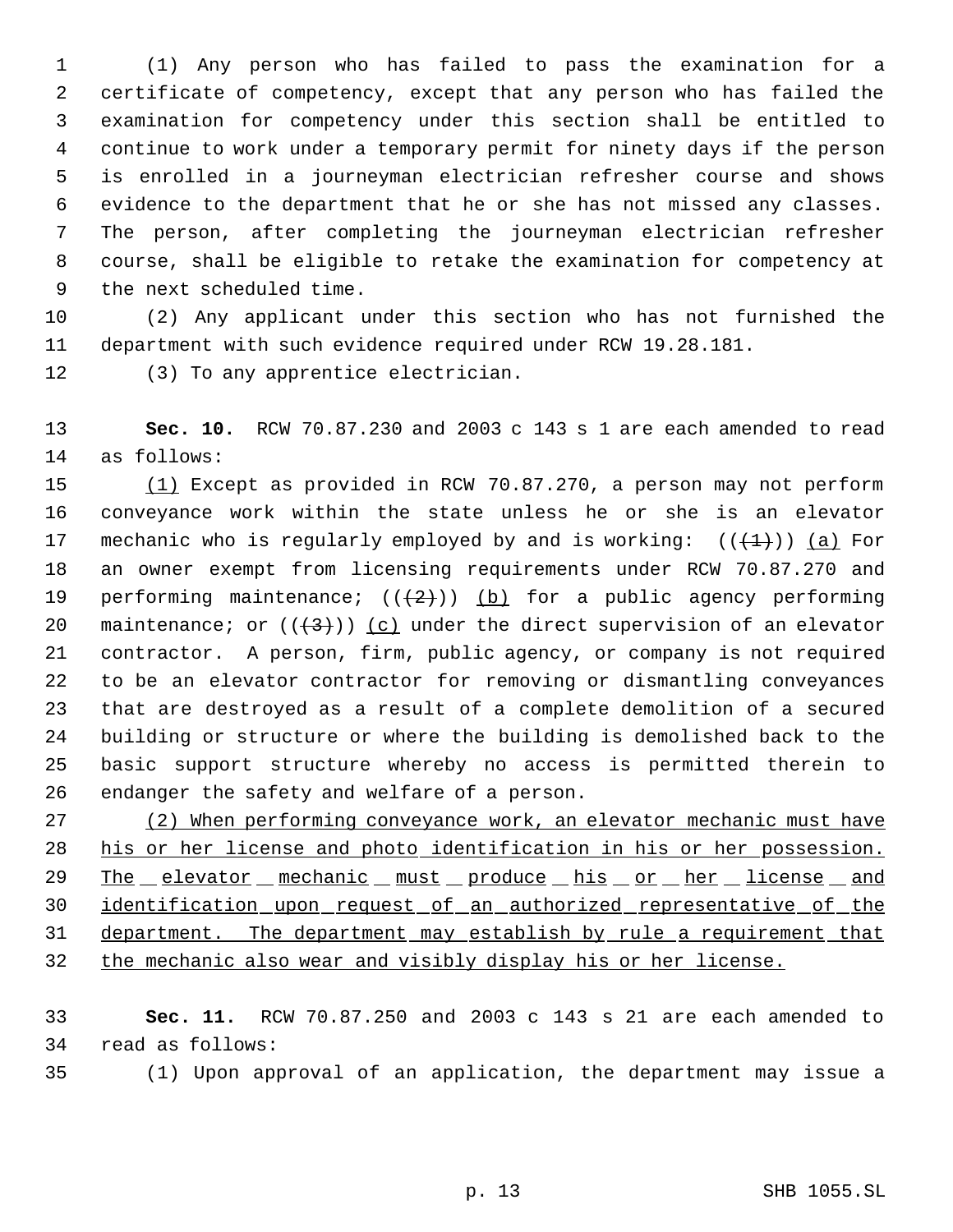1 license that is biennially renewable. Each license may include a 2 photograph of the licensee. The fee for the license and for any renewal shall be set by the department in rule.

 (2) The department may issue temporary elevator mechanic licenses. These temporary elevator mechanic licenses will be issued to those certified as qualified and competent by licensed elevator contractors. The company shall furnish proof of competency as the department may require. Each license may include a photograph of the licensee. Each license must recite that it is valid for a period of thirty days from the date of issuance and for such particular conveyance or geographical areas as the department may designate, and otherwise entitles the licensee to the rights and privileges of an elevator mechanic license issued in this chapter. A temporary elevator mechanic license may be renewed by the department and a fee as established in rule must be charged for any temporary elevator mechanic license or renewal.

 (3) The renewal of all licenses granted under this section is conditioned upon the submission of a certificate of completion of a course designed to ensure the continuing education of licensees on new and existing rules of the department. The course must consist of not less than eight hours of instruction that must be attended and completed within one year immediately preceding any license renewal.

 (4) The courses must be taught by instructors through continuing education providers that may include, but are not limited to, association seminars and labor training programs. The department must approve the continuing education providers. All instructors must be approved by the department and are exempt from the requirements of subsection (3) of this section with regard to his or her application for license renewal, provided that such applicant was qualified as an instructor at any time during the one year immediately preceding the scheduled date for such renewal.

 (5) A licensee who is unable to complete the continuing education course required under this section before the expiration of his or her license due to a temporary disability may apply for a waiver from the department. This will be on a form provided by the department and signed under the pains and penalties of perjury and accompanied by a certified statement from a competent physician attesting to the temporary disability. Upon the termination of the temporary disability, the licensee must submit to the department a certified